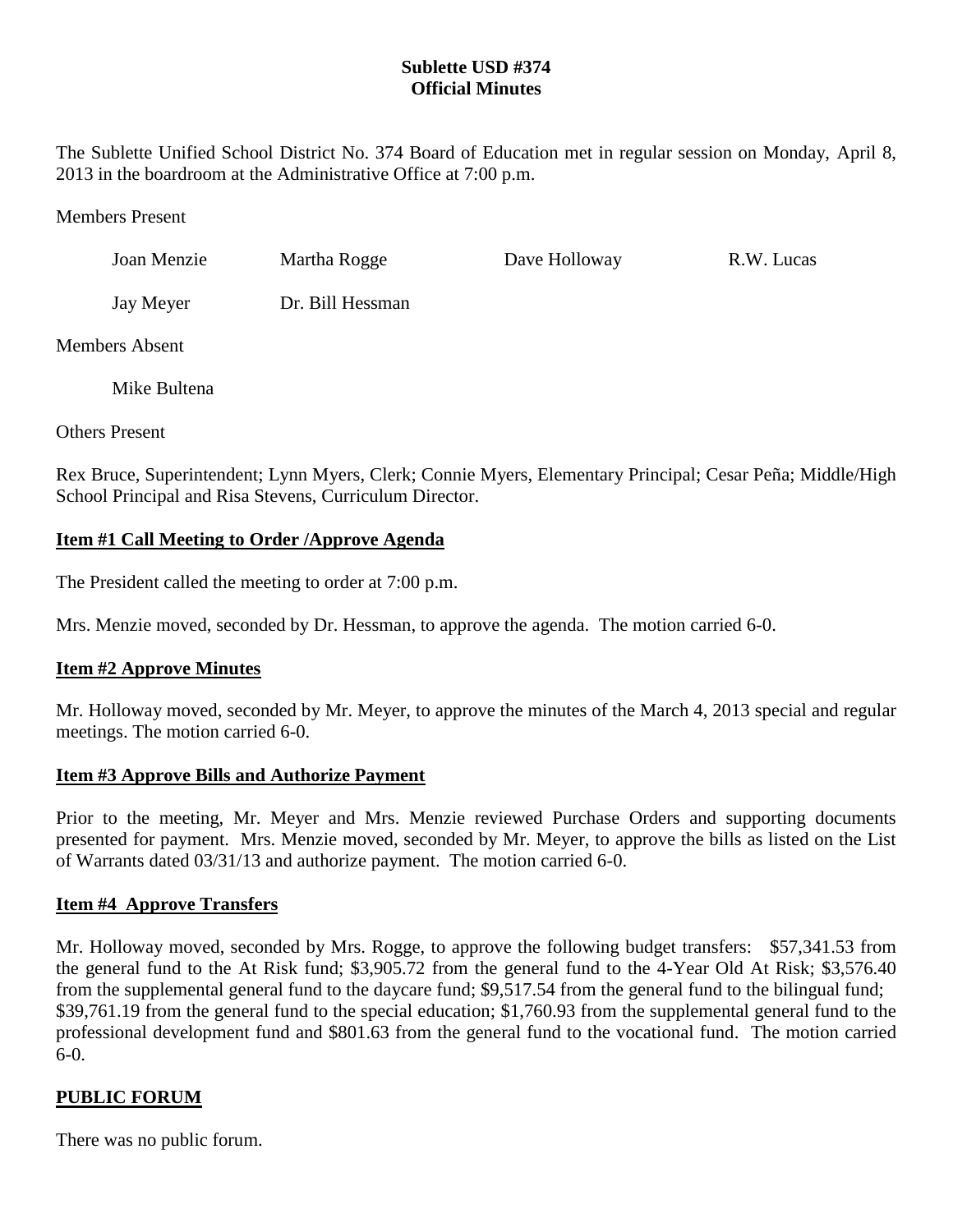### **Reports**

### Curriculum

Mrs. Stevens informed the board that all eleven Subject Area Committee's are scheduled to meet this month. She also stated that the CCC will have its final meeting May  $1<sup>st</sup>$ .

### **Principals**

Mrs. Myers reported that the after school program had received a \$90,741 supplemental grant. She informed the board that three teams consisting of 7 students attended the state science fair in Wichita, Ks. She also reported the following coming events: Math assessments, Spring Concert - May 2, and Summer School - May 28 thru June 28, 2013.

Mr. Pena reported that state assessments have begun. He also informed the board that seventeen students participated in regional music festival receiving thirteen one's and that all seventeen will be going to state competition. He also reported that middle school quiz bowl had completed their season.

### SWPRSC/HPEC

Mr. Meyer gave the SWPRSC report. There was no HPEC report.

### Superintendent:

Mr. Bruce discussed school safety and the possibility of cameras and entry systems for the buildings. He also reported that the  $8<sup>th</sup>$  grade students had earned their trip to Topeka by picking up trash after basketball games. He informed the board that 21 students are enrolled in the vo-tech program next year.

Mr. Bruce presented the 2013-2014 school calendar with spring break changed to March 17 thru March 21.

Mr. Meyer moved, seconded by Mrs. Menzie, to approve the amended 2013-2014 school calendar. The motion carried 6-0.

There was a lengthy discussion about the wind generator.

## **Item # 5 Select Board Members to present diplomas**

Mr. Holloway moved, seconded by Mr. Meyer, to appoint Mrs. Menzie and Mr. Lucas to present 8<sup>th</sup> Grade diplomas and Mr. Bultena and Mrs. Rogge to present High School diplomas. The motion carried 6-0.

### **Item #6 Consider Summer Food Program**

Mr. Holloway moved, seconded by Dr. Hessman, to have the summer food program serve only lunch. The motion carried 6-0.